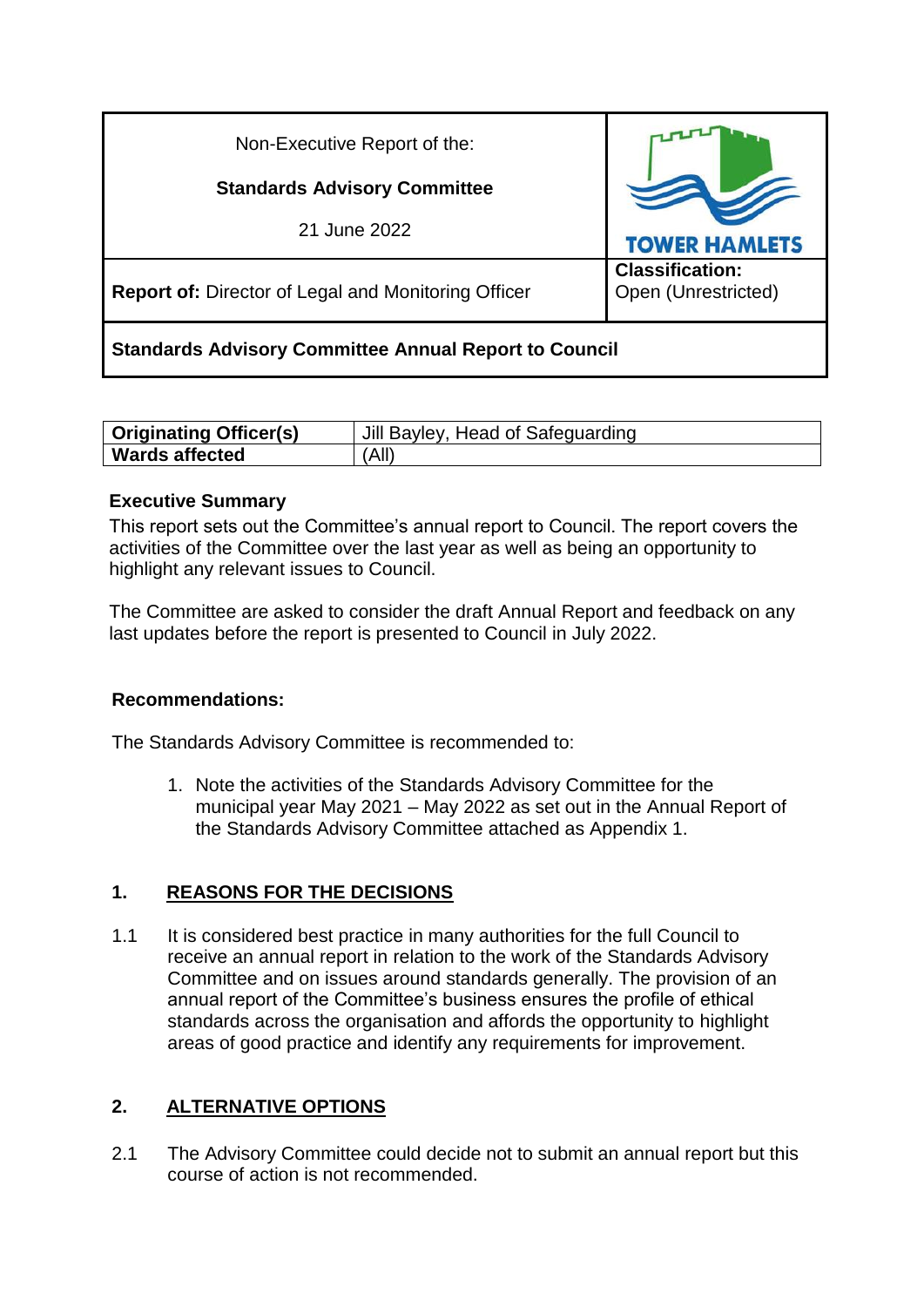## **3. DETAILS OF THE REPORT**

- 3.1 The Standards Advisory Committee is asked to consider the Annual Report attached as Appendix 1.
- 3.2 The report contains an outline of the work and activities of the Standards Advisory Committee over the past year as well as highlighting any particular issues that Council should consider.
- 3.3 The Standards Advisory Committee is asked to note the list of topics for consideration over the next year and to advise whether any additional topics should be considered, and whether any of the topics should be given particular priority.

# **4. EQUALITIES IMPLICATIONS**

4.1 There are no immediate equalities implications arising out of this report.

# **5. OTHER STATUTORY IMPLICATIONS**

- 5.1 This section of the report is used to highlight further specific statutory implications that are either not covered in the main body of the report or are required to be highlighted to ensure decision makers give them proper consideration. Examples of other implications may be:
	- Best Value Implications.
	- Consultations,
	- Environmental (including air quality),
	- Risk Management.
	- Crime Reduction.
	- Safeguarding.
	- Data Protection / Privacy Impact Assessment.
- 5.2 Robust ethical governance arrangements help to ensure the proper, efficient and effective discharge of the Council's functions and contribute to compliance with the requirement to achieve best value.

## **6. COMMENTS OF THE CHIEF FINANCE OFFICER**

6.1 This report is for noting purposes and there are no direct financial implications.